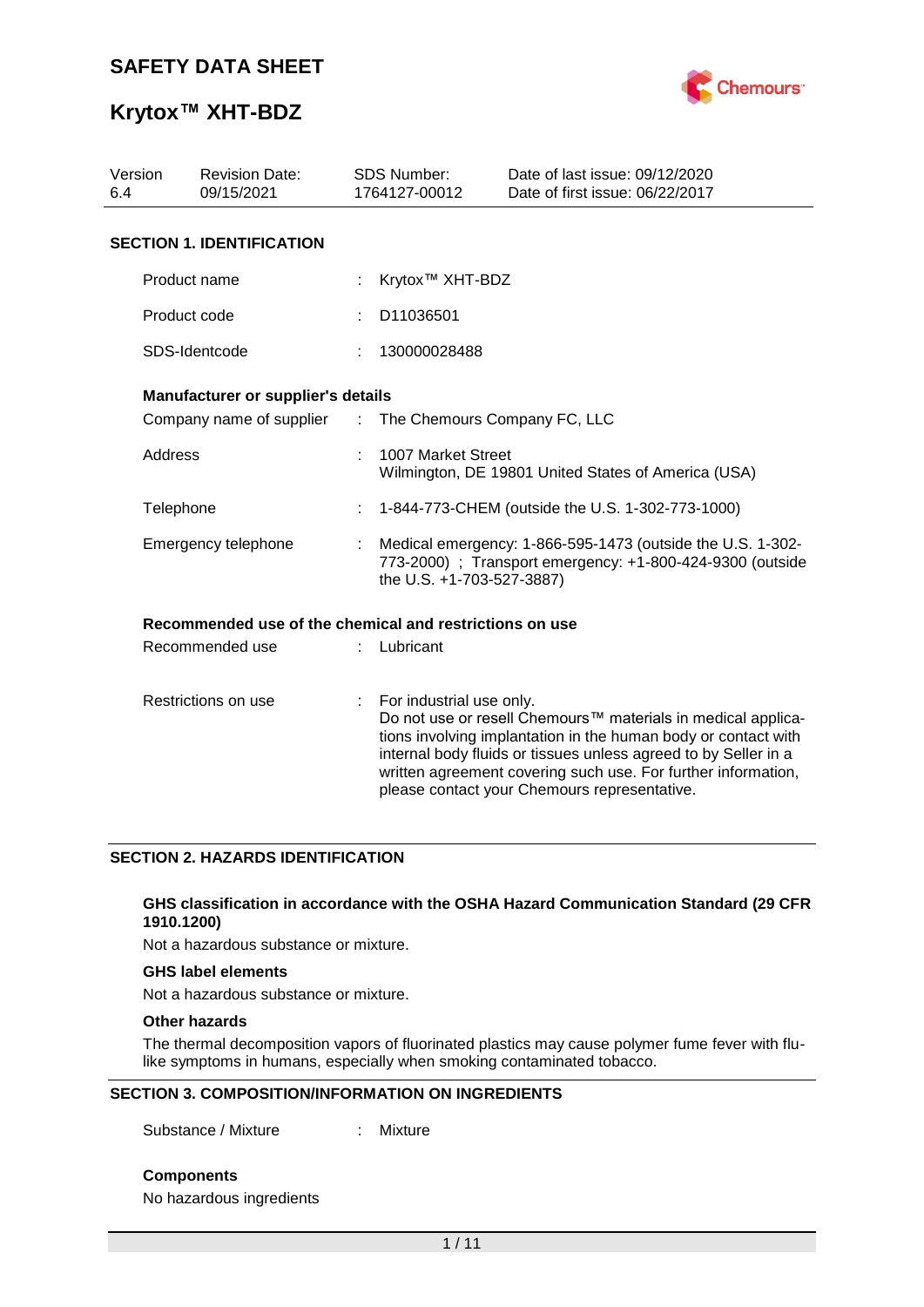

| Version<br>6.4 | <b>Revision Date:</b><br>09/15/2021                               |   | <b>SDS Number:</b><br>1764127-00012                                                                                                                                                                          | Date of last issue: 09/12/2020<br>Date of first issue: 06/22/2017                                                                                                                                      |
|----------------|-------------------------------------------------------------------|---|--------------------------------------------------------------------------------------------------------------------------------------------------------------------------------------------------------------|--------------------------------------------------------------------------------------------------------------------------------------------------------------------------------------------------------|
|                |                                                                   |   |                                                                                                                                                                                                              |                                                                                                                                                                                                        |
|                | <b>SECTION 4. FIRST AID MEASURES</b>                              |   |                                                                                                                                                                                                              |                                                                                                                                                                                                        |
|                | If inhaled                                                        |   | If inhaled, remove to fresh air.                                                                                                                                                                             | Get medical attention if symptoms occur.                                                                                                                                                               |
|                | In case of skin contact                                           |   |                                                                                                                                                                                                              | Wash with water and soap as a precaution.<br>Get medical attention if symptoms occur.                                                                                                                  |
|                | In case of eye contact                                            |   |                                                                                                                                                                                                              | Flush eyes with water as a precaution.<br>Get medical attention if irritation develops and persists.                                                                                                   |
|                | If swallowed                                                      |   |                                                                                                                                                                                                              | If swallowed, DO NOT induce vomiting.<br>Get medical attention if symptoms occur.<br>Rinse mouth thoroughly with water.                                                                                |
|                | Most important symptoms<br>and effects, both acute and<br>delayed | ÷ | Irritation<br>Shortness of breath<br>Irritation<br>Discomfort<br>Itching<br>Redness<br>Swelling of tissue<br>Irritation<br>Lachrymation<br>Redness<br><b>Discomfort</b><br>Irritation<br>Shortness of breath | Inhalation may provoke the following symptoms:<br>Skin contact may provoke the following symptoms:<br>Eye contact may provoke the following symptoms<br>Inhalation may provoke the following symptoms: |
|                | Protection of first-aiders                                        |   |                                                                                                                                                                                                              | No special precautions are necessary for first aid responders.                                                                                                                                         |
|                | Notes to physician                                                |   |                                                                                                                                                                                                              | Treat symptomatically and supportively.                                                                                                                                                                |

#### **SECTION 5. FIRE-FIGHTING MEASURES**

| Suitable extinguishing media :           |   | Not applicable<br>Will not burn                                                                               |
|------------------------------------------|---|---------------------------------------------------------------------------------------------------------------|
| Unsuitable extinguishing<br>media        |   | Not applicable<br>Will not burn                                                                               |
| Specific hazards during fire<br>fighting |   | Exposure to combustion products may be a hazard to health.                                                    |
| Hazardous combustion prod-<br>ucts       | ÷ | Hydrogen fluoride<br>carbonyl fluoride<br>potentially toxic fluorinated compounds<br>aerosolized particulates |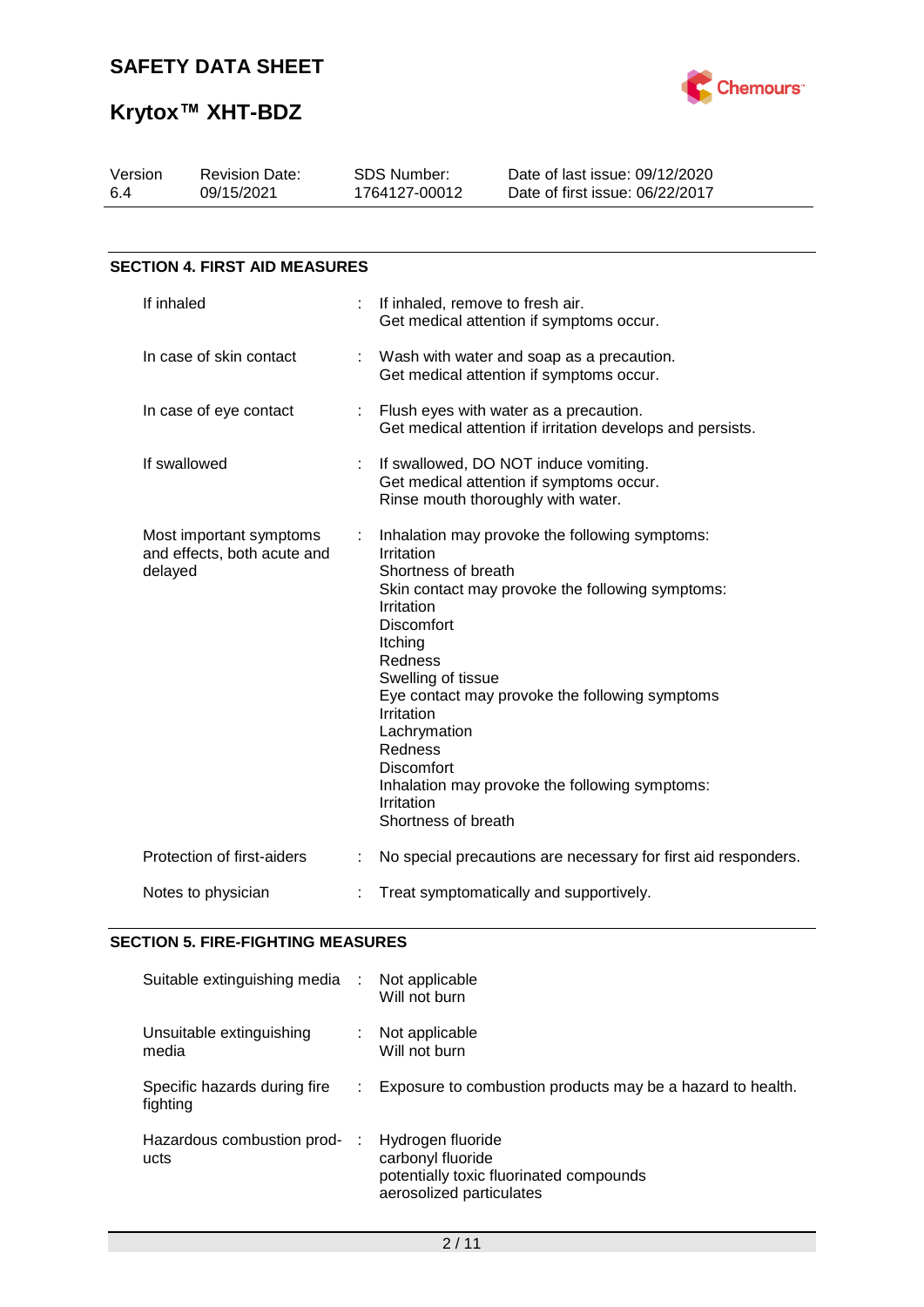

| Version<br>6.4 |                   | <b>Revision Date:</b><br>09/15/2021                                             |   | SDS Number:<br>1764127-00012                              | Date of last issue: 09/12/2020<br>Date of first issue: 06/22/2017                                                                                                                                                                                                                                                                                                                                                                                                                                             |
|----------------|-------------------|---------------------------------------------------------------------------------|---|-----------------------------------------------------------|---------------------------------------------------------------------------------------------------------------------------------------------------------------------------------------------------------------------------------------------------------------------------------------------------------------------------------------------------------------------------------------------------------------------------------------------------------------------------------------------------------------|
|                |                   |                                                                                 |   | Carbon oxides<br>Metal oxides<br>Nitrogen oxides (NOx)    |                                                                                                                                                                                                                                                                                                                                                                                                                                                                                                               |
|                | ods               | Specific extinguishing meth-                                                    | ÷ | SO.<br>Evacuate area.                                     | Use extinguishing measures that are appropriate to local cir-<br>cumstances and the surrounding environment.<br>Use water spray to cool unopened containers.<br>Remove undamaged containers from fire area if it is safe to do                                                                                                                                                                                                                                                                                |
|                | for fire-fighters | Special protective equipment                                                    |   | necessary.<br>Use personal protective equipment.          | Wear self-contained breathing apparatus for firefighting if                                                                                                                                                                                                                                                                                                                                                                                                                                                   |
|                |                   | <b>SECTION 6. ACCIDENTAL RELEASE MEASURES</b>                                   |   |                                                           |                                                                                                                                                                                                                                                                                                                                                                                                                                                                                                               |
|                |                   | Personal precautions, protec- :<br>tive equipment and emer-<br>gency procedures |   |                                                           | Follow safe handling advice (see section 7) and personal pro-<br>tective equipment recommendations (see section 8).                                                                                                                                                                                                                                                                                                                                                                                           |
|                |                   | Environmental precautions                                                       |   | Avoid release to the environment.<br>cannot be contained. | Prevent further leakage or spillage if safe to do so.<br>Retain and dispose of contaminated wash water.<br>Local authorities should be advised if significant spillages                                                                                                                                                                                                                                                                                                                                       |
|                |                   | Methods and materials for<br>containment and cleaning up                        |   | bent.<br>which regulations are applicable.                | Soak up with inert absorbent material.<br>For large spills, provide diking or other appropriate contain-<br>ment to keep material from spreading. If diked material can be<br>pumped, store recovered material in appropriate container.<br>Clean up remaining materials from spill with suitable absor-<br>Local or national regulations may apply to releases and dispo-<br>sal of this material, as well as those materials and items em-<br>ployed in the cleanup of releases. You will need to determine |

### **SECTION 7. HANDLING AND STORAGE**

| Technical measures      | : See Engineering measures under EXPOSURE<br>CONTROLS/PERSONAL PROTECTION section.                                                                                                                                           |
|-------------------------|------------------------------------------------------------------------------------------------------------------------------------------------------------------------------------------------------------------------------|
| Local/Total ventilation | : Use only with adequate ventilation.                                                                                                                                                                                        |
| Advice on safe handling | : Handle in accordance with good industrial hygiene and safety<br>practice, based on the results of the workplace exposure as-<br>sessment<br>Take care to prevent spills, waste and minimize release to the<br>environment. |

certain local or national requirements.

Sections 13 and 15 of this SDS provide information regarding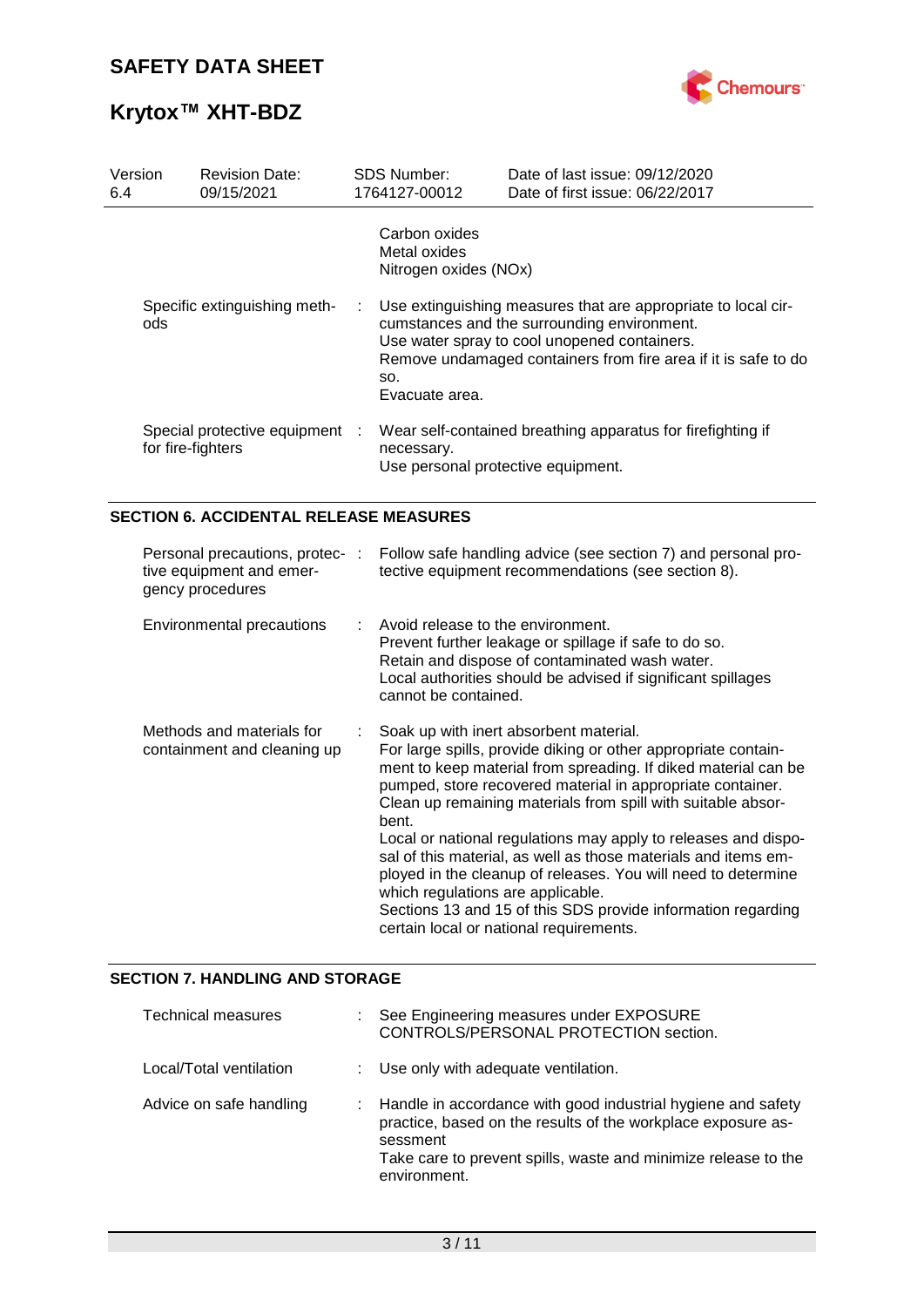

# **Krytox™ XHT-BDZ**

| Version<br>6.4     | <b>Revision Date:</b><br>09/15/2021           | <b>SDS Number:</b><br>1764127-00012  | Date of last issue: 09/12/2020<br>Date of first issue: 06/22/2017 |
|--------------------|-----------------------------------------------|--------------------------------------|-------------------------------------------------------------------|
|                    | Conditions for safe storage                   | Keep in properly labeled containers. | Store in accordance with the particular national regulations.     |
| Materials to avoid |                                               |                                      | No special restrictions on storage with other products.           |
|                    | Further information on stor-<br>age stability |                                      | No decomposition if stored and applied as directed.               |

### **SECTION 8. EXPOSURE CONTROLS/PERSONAL PROTECTION**

#### **Ingredients with workplace control parameters**

Contains no substances with occupational exposure limit values.

#### **Occupational exposure limits of decomposition products**

| Components          | CAS-No.   | Value type<br>(Form of<br>exposure) | Control parame-<br>ters / Permissible<br>concentration | <b>Basis</b>     |
|---------------------|-----------|-------------------------------------|--------------------------------------------------------|------------------|
| Hydrofluoric acid   | 7664-39-3 | <b>TWA</b>                          | $0.5$ ppm<br>(Fluorine)                                | <b>ACGIH</b>     |
|                     |           | $\overline{C}$                      | 2 ppm<br>(Fluorine)                                    | <b>ACGIH</b>     |
|                     |           | $\overline{\text{c}}$               | 6 ppm<br>$5$ mg/m <sup>3</sup>                         | <b>NIOSH REL</b> |
|                     |           | <b>TWA</b>                          | 3 ppm<br>$2.5 \text{ mg/m}^3$                          | <b>NIOSH REL</b> |
|                     |           | <b>TWA</b>                          | 3 ppm                                                  | OSHA Z-2         |
| Carbonyl difluoride | 353-50-4  | <b>TWA</b>                          | 2 ppm                                                  | <b>ACGIH</b>     |
|                     |           | <b>STEL</b>                         | 5 ppm                                                  | <b>ACGIH</b>     |
|                     |           | <b>TWA</b>                          | 2 ppm<br>$5 \text{ mg/m}^3$                            | <b>NIOSH REL</b> |
|                     |           | <b>ST</b>                           | 5 ppm<br>$15$ mg/m <sup>3</sup>                        | <b>NIOSH REL</b> |
| Carbon dioxide      | 124-38-9  | <b>TWA</b>                          | 5,000 ppm                                              | <b>ACGIH</b>     |
|                     |           | <b>STEL</b>                         | 30,000 ppm                                             | <b>ACGIH</b>     |
|                     |           | <b>TWA</b>                          | 5,000 ppm<br>9,000 mg/m <sup>3</sup>                   | <b>NIOSH REL</b> |
|                     |           | <b>ST</b>                           | 30,000 ppm<br>54,000 mg/m <sup>3</sup>                 | <b>NIOSH REL</b> |
|                     |           | <b>TWA</b>                          | 5,000 ppm<br>$9,000$ mg/m <sup>3</sup>                 | OSHA Z-1         |
| Carbon monoxide     | 630-08-0  | <b>TWA</b>                          | 25 ppm                                                 | <b>ACGIH</b>     |
|                     |           | <b>TWA</b>                          | 35 ppm<br>40 mg/m <sup>3</sup>                         | <b>NIOSH REL</b> |
|                     |           | $\overline{\text{c}}$               | 200 ppm<br>229 mg/m <sup>3</sup>                       | <b>NIOSH REL</b> |
|                     |           | <b>TWA</b>                          | 50 ppm<br>55 mg/ $m3$                                  | OSHA Z-1         |

**Engineering measures** : Processing may form hazardous compounds (see section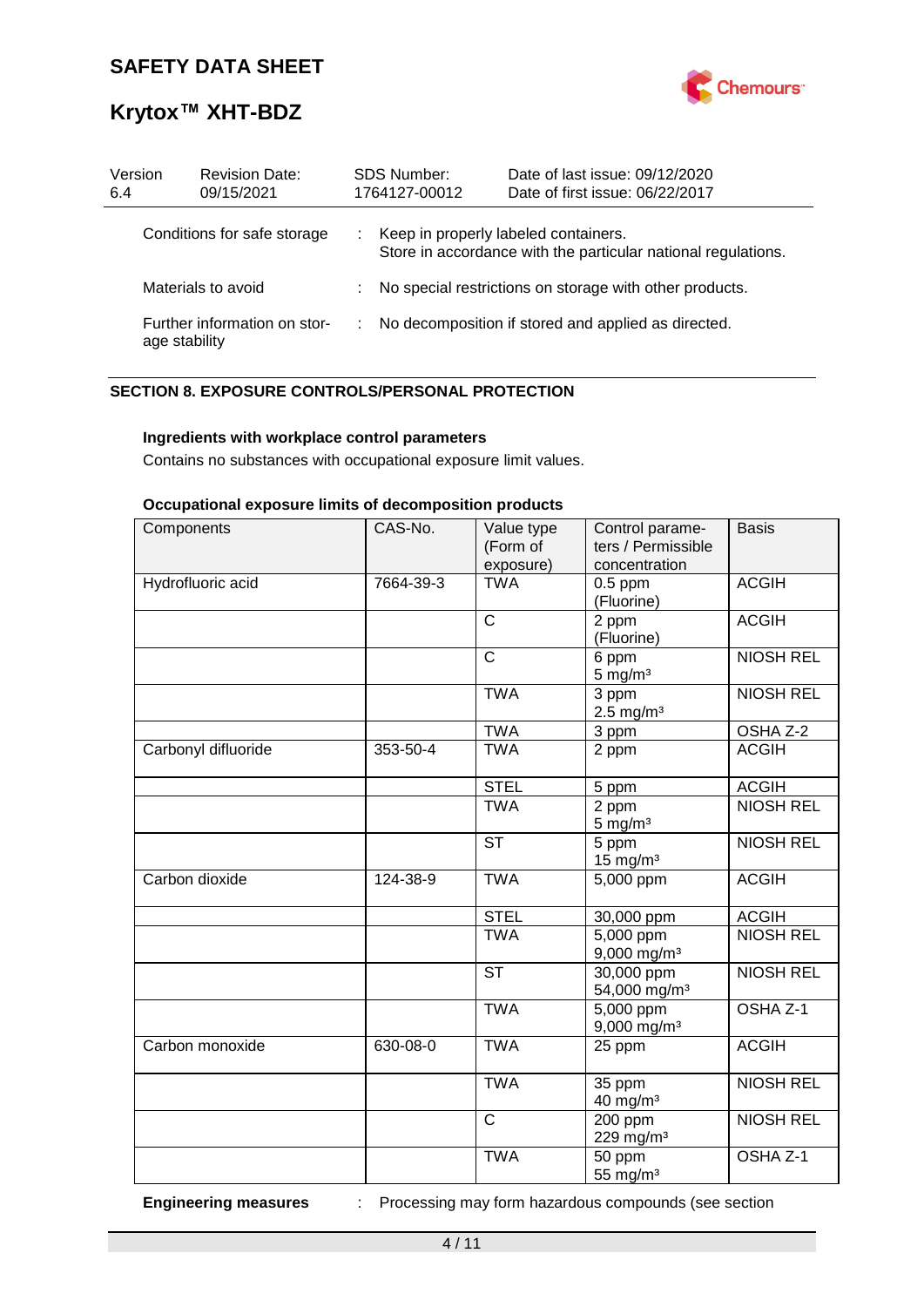

| Version<br>6.4 | <b>Revision Date:</b><br>09/15/2021 | <b>SDS Number:</b><br>1764127-00012 | Date of last issue: 09/12/2020<br>Date of first issue: 06/22/2017                                                                                                                                                                                                                                                                                                                                                                                                                                                                                                                                                                                                                         |
|----------------|-------------------------------------|-------------------------------------|-------------------------------------------------------------------------------------------------------------------------------------------------------------------------------------------------------------------------------------------------------------------------------------------------------------------------------------------------------------------------------------------------------------------------------------------------------------------------------------------------------------------------------------------------------------------------------------------------------------------------------------------------------------------------------------------|
|                |                                     | $10$ ).                             | Ensure adequate ventilation, especially in confined areas.<br>Minimize workplace exposure concentrations.<br>Dust formation may be relevant in the processing of this pro-<br>duct. In addition to substance-specific OELs, general limitati-<br>ons of concentrations of particulates in the air at workplaces<br>have to be considered in workplace risk assessment. Rele-<br>vant limits include: OSHA PEL for Particulates Not Otherwise<br>Regulated of 15 mg/m3 - total dust, 5 mg/m3 - respirable<br>fraction; and ACGIH TWA for Particles (insoluble or poorly<br>soluble) Not Otherwise Specified of 3 mg/m3 - respirable<br>particles, 10 mg/m3 - inhalable particles.          |
|                | Personal protective equipment       |                                     |                                                                                                                                                                                                                                                                                                                                                                                                                                                                                                                                                                                                                                                                                           |
|                | Respiratory protection              | protection.                         | General and local exhaust ventilation is recommended to<br>maintain vapor exposures below recommended limits. Where<br>concentrations are above recommended limits or are<br>unknown, appropriate respiratory protection should be worn.<br>Follow OSHA respirator regulations (29 CFR 1910.134) and<br>use NIOSH/MSHA approved respirators. Protection provided<br>by air purifying respirators against exposure to any hazar-<br>dous chemical is limited. Use a positive pressure air supplied<br>respirator if there is any potential for uncontrolled release,<br>exposure levels are unknown, or any other circumstance<br>where air purifying respirators may not provide adequate |
|                | Hand protection                     |                                     |                                                                                                                                                                                                                                                                                                                                                                                                                                                                                                                                                                                                                                                                                           |
|                | Remarks                             |                                     | Wash hands before breaks and at the end of workday.                                                                                                                                                                                                                                                                                                                                                                                                                                                                                                                                                                                                                                       |
|                | Eye protection                      | Safety glasses                      | Wear the following personal protective equipment:                                                                                                                                                                                                                                                                                                                                                                                                                                                                                                                                                                                                                                         |
|                | Skin and body protection            |                                     | Skin should be washed after contact.                                                                                                                                                                                                                                                                                                                                                                                                                                                                                                                                                                                                                                                      |
|                | Hygiene measures                    | king place.                         | If exposure to chemical is likely during typical use, provide<br>eye flushing systems and safety showers close to the wor-<br>When using do not eat, drink or smoke.<br>Wash contaminated clothing before re-use.                                                                                                                                                                                                                                                                                                                                                                                                                                                                         |

### **SECTION 9. PHYSICAL AND CHEMICAL PROPERTIES**

| Appearance | ٠ | Grease   |
|------------|---|----------|
| Color      | ٠ | white    |
| Odor       | ٠ | odorless |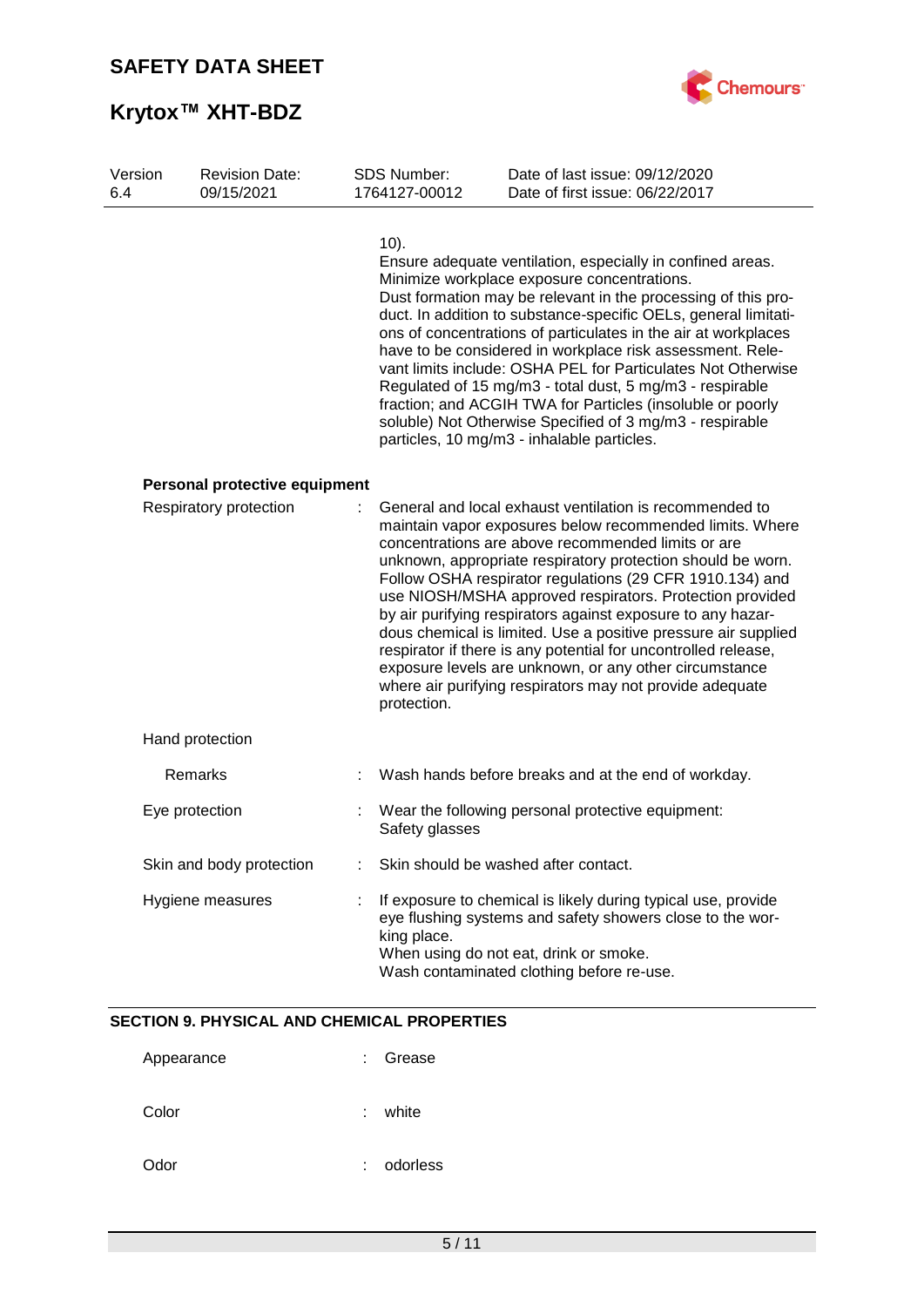

| 6.4 | Version         | <b>Revision Date:</b><br>09/15/2021                 |    | SDS Number:<br>1764127-00012 | Date of last issue: 09/12/2020<br>Date of first issue: 06/22/2017 |
|-----|-----------------|-----------------------------------------------------|----|------------------------------|-------------------------------------------------------------------|
|     |                 | Odor Threshold                                      |    | No data available            |                                                                   |
|     | рH              |                                                     | ÷. | $\overline{7}$               |                                                                   |
|     |                 | Melting point/freezing point                        | ÷  | No data available            |                                                                   |
|     | range           | Initial boiling point and boiling                   | ÷  | No data available            |                                                                   |
|     | Flash point     |                                                     |    | Not applicable               |                                                                   |
|     |                 | Evaporation rate                                    |    | Not applicable               |                                                                   |
|     |                 | Flammability (solid, gas)                           |    | Will not burn                |                                                                   |
|     |                 | Upper explosion limit / Upper<br>flammability limit | ÷  | No data available            |                                                                   |
|     |                 | Lower explosion limit / Lower<br>flammability limit | ÷  | No data available            |                                                                   |
|     |                 | Vapor pressure                                      |    | Not applicable               |                                                                   |
|     |                 | Relative vapor density                              |    | Not applicable               |                                                                   |
|     |                 | Relative density                                    |    | 1.9 (75 °F / 24 °C)          |                                                                   |
|     | Solubility(ies) | Water solubility                                    |    | insoluble                    |                                                                   |
|     | octanol/water   | Partition coefficient: n-                           | ÷  | Not applicable               |                                                                   |
|     |                 | Autoignition temperature                            | ÷  | No data available            |                                                                   |
|     |                 | Decomposition temperature                           |    | 662 °F / 350 °C              |                                                                   |
|     | Viscosity       | Viscosity, kinematic                                |    | Not applicable               |                                                                   |
|     |                 | <b>Explosive properties</b>                         |    | Not explosive                |                                                                   |
|     |                 | Oxidizing properties                                |    |                              | The substance or mixture is not classified as oxidizing.          |
|     | Particle size   |                                                     |    | No data available            |                                                                   |
|     |                 |                                                     |    |                              |                                                                   |

## **SECTION 10. STABILITY AND REACTIVITY**

| Reactivity         | : Not classified as a reactivity hazard. |
|--------------------|------------------------------------------|
| Chemical stability | : Stable under normal conditions.        |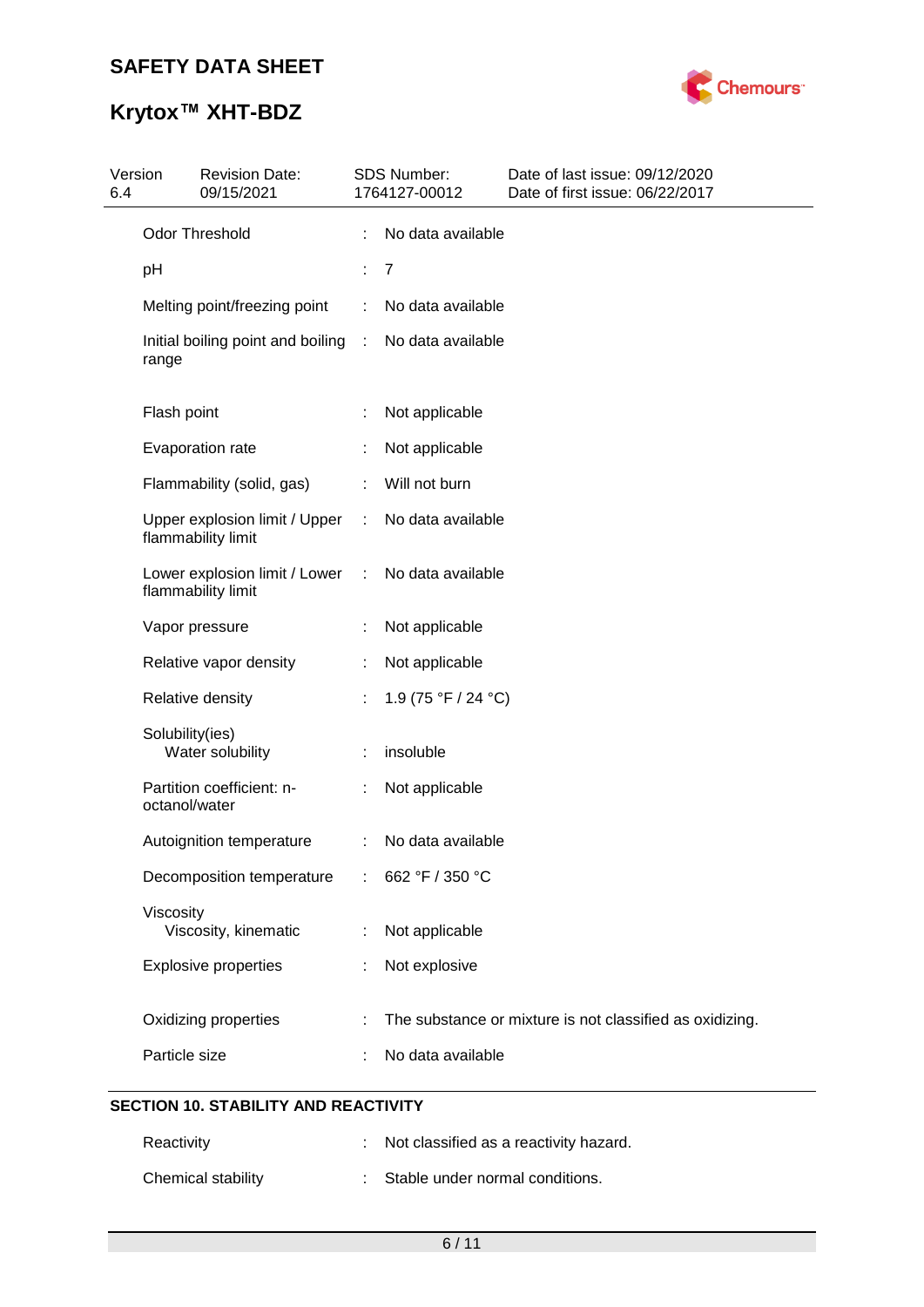

| Version<br><b>Revision Date:</b><br>09/15/2021<br>6.4 |                                         | <b>SDS Number:</b><br>1764127-00012 |  | Date of last issue: 09/12/2020<br>Date of first issue: 06/22/2017               |                                                               |
|-------------------------------------------------------|-----------------------------------------|-------------------------------------|--|---------------------------------------------------------------------------------|---------------------------------------------------------------|
|                                                       | tions                                   | Possibility of hazardous reac-      |  | temperatures.                                                                   | : Hazardous decomposition products will be formed at elevated |
|                                                       |                                         | Conditions to avoid                 |  | $\therefore$ None known.                                                        |                                                               |
|                                                       |                                         | Incompatible materials              |  | None.                                                                           |                                                               |
|                                                       | <b>Hazardous decomposition products</b> |                                     |  |                                                                                 |                                                               |
|                                                       |                                         | Thermal decomposition               |  | : Hydrofluoric acid<br>Carbonyl difluoride<br>Carbon dioxide<br>Carbon monoxide |                                                               |

### **SECTION 11. TOXICOLOGICAL INFORMATION**

#### **Information on likely routes of exposure**

Skin contact Ingestion Eye contact

#### **Acute toxicity**

Not classified based on available information.

#### **Skin corrosion/irritation**

Not classified based on available information.

#### **Serious eye damage/eye irritation**

Not classified based on available information.

#### **Respiratory or skin sensitization**

#### **Skin sensitization**

Not classified based on available information.

#### **Respiratory sensitization**

Not classified based on available information.

#### **Germ cell mutagenicity**

Not classified based on available information.

#### **Carcinogenicity**

Not classified based on available information.

- **IARC** No ingredient of this product present at levels greater than or equal to 0.1% is identified as probable, possible or confirmed human carcinogen by IARC.
- **OSHA** No component of this product present at levels greater than or equal to 0.1% is on OSHA's list of regulated carcinogens.
- **NTP** No ingredient of this product present at levels greater than or equal to 0.1% is identified as a known or anticipated carcinogen by NTP.

#### **Reproductive toxicity**

Not classified based on available information.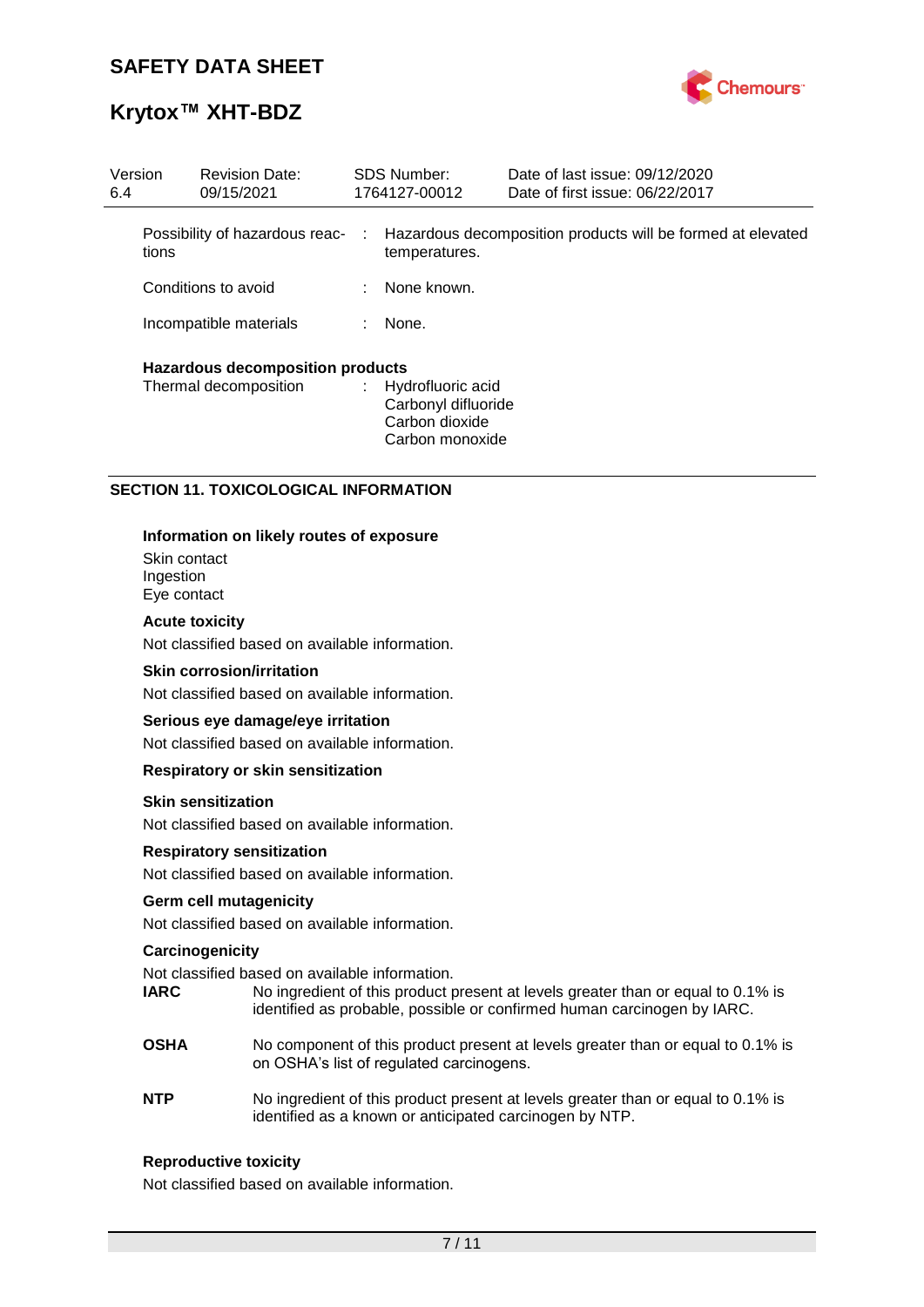

# **Krytox™ XHT-BDZ**

| Version<br>6.4 | <b>Revision Date:</b><br>09/15/2021                                                      | <b>SDS Number:</b><br>1764127-00012 | Date of last issue: 09/12/2020<br>Date of first issue: 06/22/2017 |
|----------------|------------------------------------------------------------------------------------------|-------------------------------------|-------------------------------------------------------------------|
|                | <b>Product:</b><br>Reproductive toxicity - As- : No toxicity to reproduction<br>sessment |                                     |                                                                   |
|                | <b>STOT-single exposure</b><br>Not classified based on available information.            |                                     |                                                                   |
|                | <b>STOT-repeated exposure</b><br>Not classified based on available information.          |                                     |                                                                   |
|                | <b>Aspiration toxicity</b><br>Not classified based on available information.             |                                     |                                                                   |
|                | <b>SECTION 12. ECOLOGICAL INFORMATION</b>                                                |                                     |                                                                   |
|                | <b>Ecotoxicity</b><br>No data available                                                  |                                     |                                                                   |
|                | <b>Persistence and degradability</b><br>No data available                                |                                     |                                                                   |
|                | <b>Bioaccumulative potential</b><br>No data available                                    |                                     |                                                                   |
|                | <b>Mobility in soil</b><br>No data available                                             |                                     |                                                                   |
|                | Other adverse effects<br>No data available                                               |                                     |                                                                   |
|                | <b>SECTION 13. DISPOSAL CONSIDERATIONS</b>                                               |                                     |                                                                   |

| <b>Disposal methods</b> |    |                                                                                                                                                                |
|-------------------------|----|----------------------------------------------------------------------------------------------------------------------------------------------------------------|
| Waste from residues     | ÷. | Dispose of in accordance with local regulations.                                                                                                               |
| Contaminated packaging  |    | Empty containers should be taken to an approved waste<br>handling site for recycling or disposal.<br>If not otherwise specified: Dispose of as unused product. |

### **SECTION 14. TRANSPORT INFORMATION**

#### **International Regulations**

**UNRTDG**

Not regulated as a dangerous good

**IATA-DGR** Not regulated as a dangerous good

**IMDG-Code** Not regulated as a dangerous good

**Transport in bulk according to Annex II of MARPOL 73/78 and the IBC Code** Not applicable for product as supplied.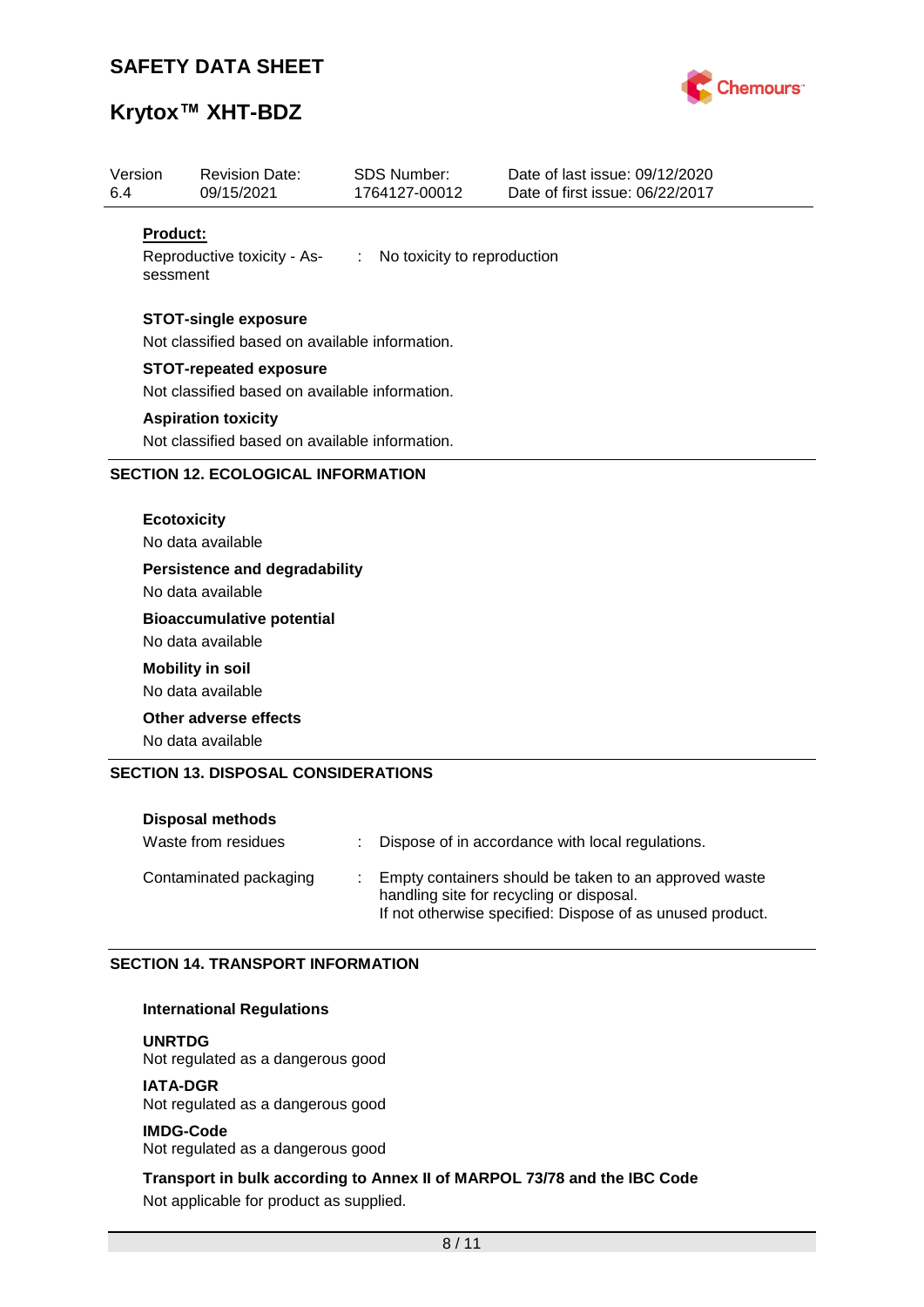

| Version<br>6.4 | <b>Revision Date:</b><br>09/15/2021                                                                                                                     | <b>SDS Number:</b><br>1764127-00012 | Date of last issue: 09/12/2020<br>Date of first issue: 06/22/2017 |  |  |
|----------------|---------------------------------------------------------------------------------------------------------------------------------------------------------|-------------------------------------|-------------------------------------------------------------------|--|--|
|                | <b>Domestic regulation</b>                                                                                                                              |                                     |                                                                   |  |  |
|                | <b>49 CFR</b><br>Not regulated as a dangerous good                                                                                                      |                                     |                                                                   |  |  |
|                | Special precautions for user<br>Not applicable                                                                                                          |                                     |                                                                   |  |  |
|                | <b>SECTION 15. REGULATORY INFORMATION</b>                                                                                                               |                                     |                                                                   |  |  |
|                | <b>CERCLA Reportable Quantity</b>                                                                                                                       |                                     |                                                                   |  |  |
|                | This material does not contain any components with a CERCLA RQ.                                                                                         |                                     |                                                                   |  |  |
|                | <b>SARA 304 Extremely Hazardous Substances Reportable Quantity</b><br>This material does not contain any components with a section 304 EHS RQ.          |                                     |                                                                   |  |  |
|                | <b>SARA 302 Extremely Hazardous Substances Threshold Planning Quantity</b><br>This material does not contain any components with a section 302 EHS TPQ. |                                     |                                                                   |  |  |

| SARA 311/312 Hazards | $\therefore$ No SARA Hazards                                                                                                                                                              |
|----------------------|-------------------------------------------------------------------------------------------------------------------------------------------------------------------------------------------|
| <b>SARA 313</b>      | : This material does not contain any chemical components with<br>known CAS numbers that exceed the threshold (De Minimis)<br>reporting levels established by SARA Title III, Section 313. |

#### **US State Regulations**

#### **Pennsylvania Right To Know**

PFPE fluid<br>
Additive<br>
Additive<br>
Trade secret

**Trade secret** 

#### **California Prop. 65**

WARNING: This product can expose you to chemicals including Pentadecafluorooctanoic acid, which is/are known to the State of California to cause birth defects or other reproductive harm. For more information go to www.P65Warnings.ca.gov. Note to User: This product is not made with PFOA nor is PFOA intentionally present in the product; however, it is possible that PFOA may be present as an impurity at background (environmental) levels.

### **SECTION 16. OTHER INFORMATION**

**Further information**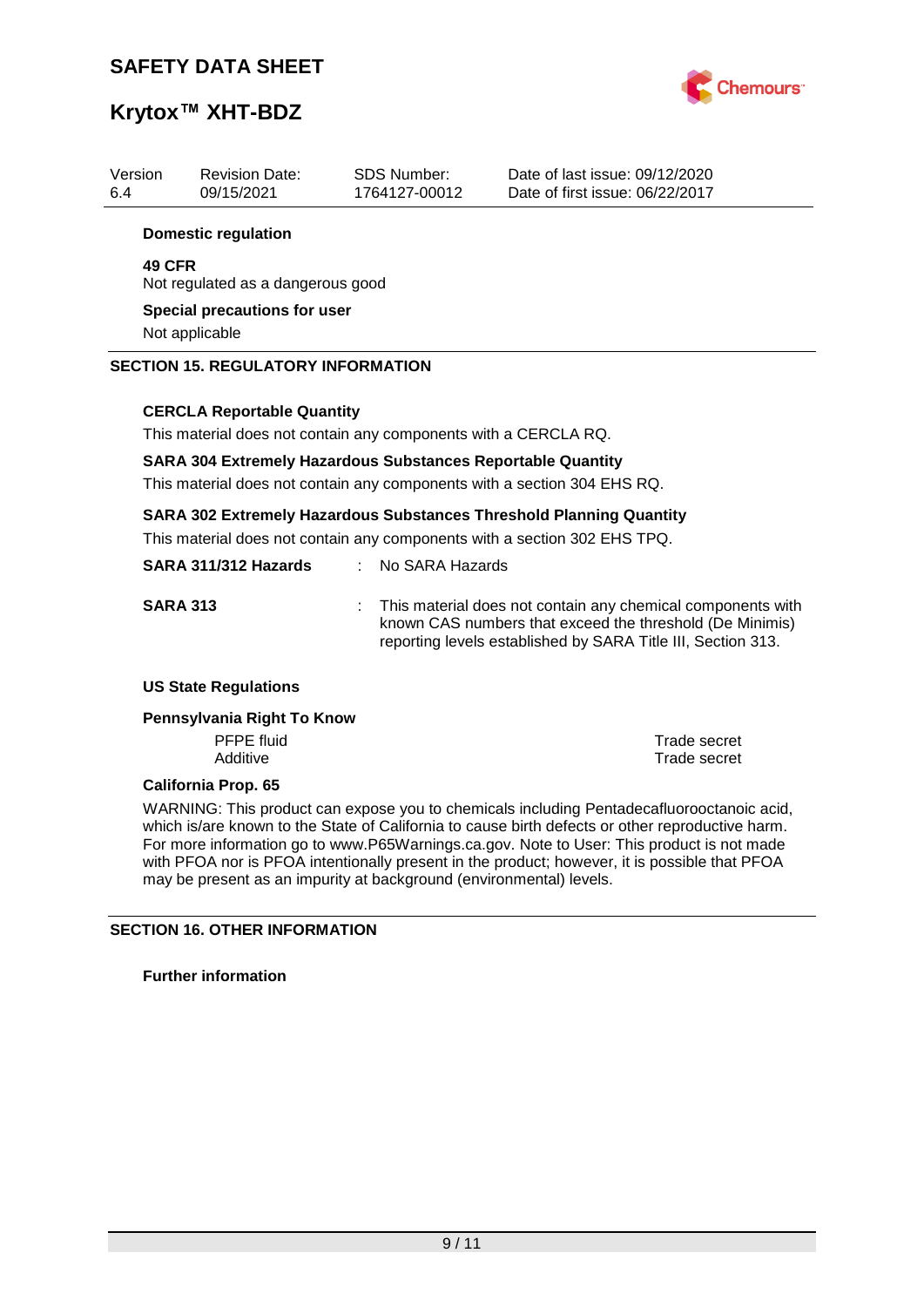



Krytox™ and any associated logos are trademarks or copyrights of The Chemours Company FC, LLC.

Chemours™ and the Chemours Logo are trademarks of The Chemours Company. Before use read Chemours safety information.

For further information contact the local Chemours office or nominated distributors.

#### **Full text of other abbreviations**

| <b>ACGIH</b><br>NIOSH REL<br>OSHA Z-1 | : USA. ACGIH Threshold Limit Values (TLV)<br>: USA. NIOSH Recommended Exposure Limits<br>USA. Occupational Exposure Limits (OSHA) - Table Z-1 Lim- |
|---------------------------------------|----------------------------------------------------------------------------------------------------------------------------------------------------|
| OSHA Z-2                              | its for Air Contaminants<br>: USA. Occupational Exposure Limits (OSHA) - Table Z-2                                                                 |
| ACGIH / TWA                           | 8-hour, time-weighted average                                                                                                                      |
| ACGIH / STEL                          | : Short-term exposure limit                                                                                                                        |
| ACGIH / C                             | $\therefore$ Ceiling limit                                                                                                                         |
| NIOSH REL / TWA                       | : Time-weighted average concentration for up to a 10-hour<br>workday during a 40-hour workweek                                                     |
| NIOSH REL / ST                        | : STEL - 15-minute TWA exposure that should not be exceeded<br>at any time during a workday                                                        |
| NIOSH REL / C                         | : Ceiling value not be exceeded at any time.                                                                                                       |
| OSHA Z-1 / TWA                        | : 8-hour time weighted average                                                                                                                     |
| OSHA Z-2 / TWA                        | : 8-hour time weighted average                                                                                                                     |

AIIC - Australian Inventory of Industrial Chemicals; ASTM - American Society for the Testing of Materials; bw - Body weight; CERCLA - Comprehensive Environmental Response, Compensation, and Liability Act; CMR - Carcinogen, Mutagen or Reproductive Toxicant; DIN - Standard of the German Institute for Standardisation; DOT - Department of Transportation; DSL - Domestic Substances List (Canada); ECx - Concentration associated with x% response; EHS - Extremely Hazardous Substance; ELx - Loading rate associated with x% response; EmS - Emergency Schedule; ENCS - Existing and New Chemical Substances (Japan); ErCx - Concentration associated with x% growth rate response; ERG - Emergency Response Guide; GHS - Globally Harmonized System; GLP - Good Laboratory Practice; HMIS - Hazardous Materials Identification System; IARC - International Agency for Research on Cancer; IATA - International Air Transport Association; IBC - International Code for the Construction and Equipment of Ships carrying Dangerous Chemicals